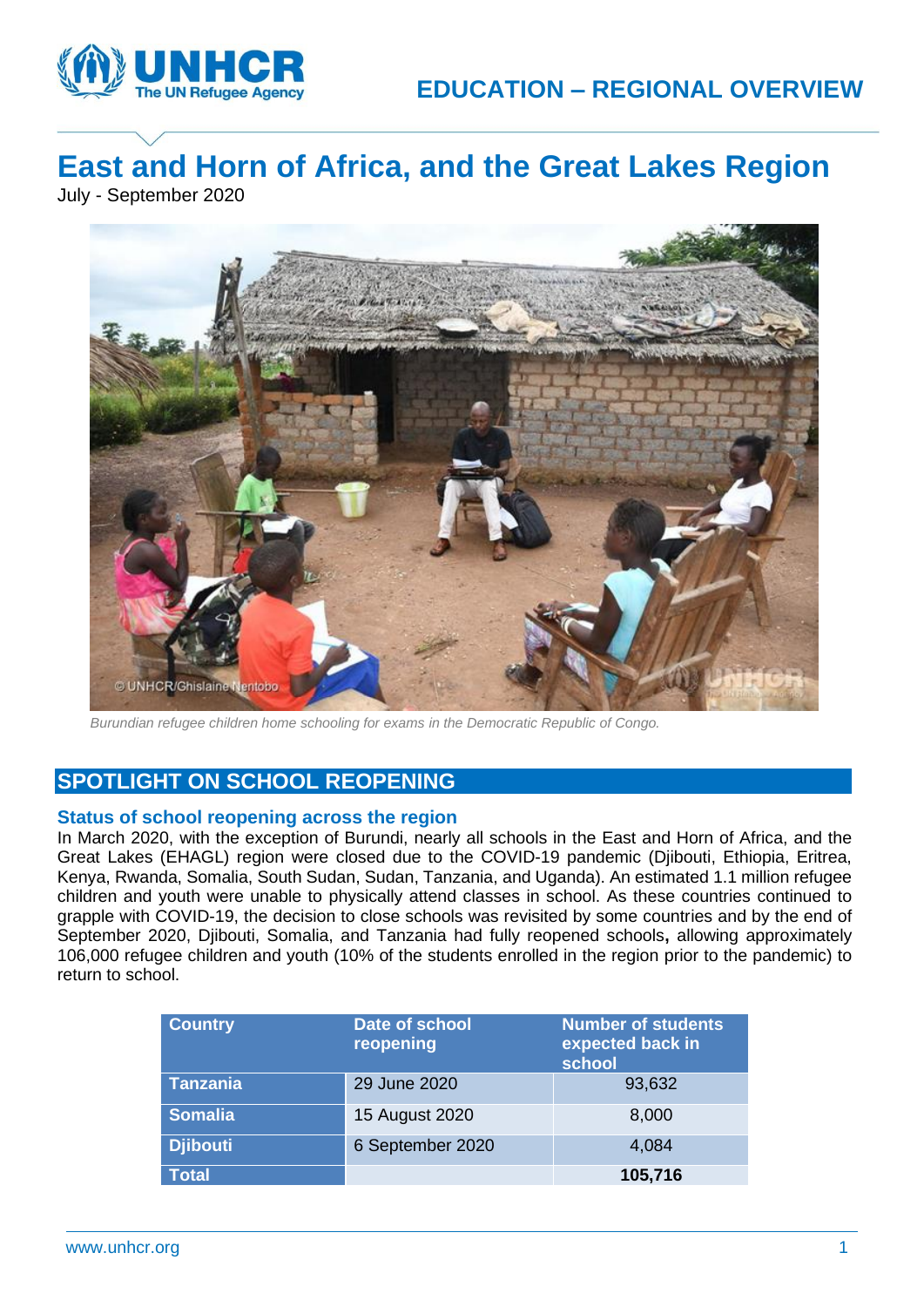

However, not all previously enrolled students in these three countries are returning to school. A preliminary analysis revealed re-enrolment rates of 89% in Djibouti, 60% in Somalia, and 80% in Tanzania (initially only 50%), with larger percentages of students returning at primary level than at secondary level. Observation from these returns show:

- Physical distancing is not manageable for students, especially outside of classrooms.
- Use of face masks is uneven, with some students complaining of discomfort while using a mask.
- Teachers feel overworked and need to dedicate a lot of additional time without additional support in the classroom from teaching assistants as they try to assess their students' needs; and
- The normalization of the learning process is slow as students and teachers readjust to the new normal under COVID-19.

UNHCR has observed that the low rates of return to school are due to a combination of several factors including a lack of sufficient scholastic materials; early pregnancy and early marriage; disinterest in education after long school closures; overcrowded and ill-equipped classrooms; and the opportunity cost of going to school versus being able to earn a livelihood for the family.

#### **School Reopening: Preparedness and Response**

Global discussions amongst education stakeholders and key players (UNICEF, UNESCO, INGOs) on school reopening kicked in almost immediately following a concerted effort to lobby for distance learning programmes. Important considerations need to be made to address several factors, including that the longer children stay out of school, the more they lose out on learning essential competencies and skills; children could fail to remember previously acquired knowledge, and children could generally lose interest in education, thus increasing chances of dropping out. Closure of schools also hampers the provision of essential services to children and communities including access to nutritious food, mental health and psychosocial support, and access for girls to menstrual items.

At the regional level, a number of actions were undertaken to drive and inform school reopening processes including:

- Webinars to unpack and discuss school reopening global guidelines, including the UNESCO/UNICEF/WB/WFP/UNHCR Global Guidelines on School Re-opening", released in April 2020, "Safe back to School Practitioners Guidelines" and "Supporting teachers in back to school efforts - Guidance for policy makers", both released in May 2020.
- WASH assessments in schools: Burundi, Ethiopia, Kenya, Rwanda, South Sudan, Sudan, Tanzania, and Uganda carried out in-depth WASH assessments in schools and developed WASH improvement requirements for each school. All countries in the region still require additional funding to fully meet all WASH upgrading requirements in schools.
- **Mobilization of funding: During this period, UNHCR in Ethiopia, Kenya, South Sudan, and** Tanzania, received a total of USD 8.9 Million funding from Education Cannot Wait (ECW) to support school reopening and distance learning activities. In Kenya, Rwanda, South Sudan, Sudan, and Uganda, UNHCR received a total amount of USD 4 Million from DFID to cover teacher salaries for refugee education programmes until February 2021.
- Inter-agency discussions and meetings: UNHCR and Save the Children International (SCI) cochaired the monthly "Regional Education in Emergencies" meetings that have continued to discuss and explore ways to support safe back to school actions. Discussions with UNICEF are also ongoing at country level to provide classroom tents to address shortages in space and to enable physical distancing.

### **Challenges to effective and safe reopening**

As more countries in the region continue to reopen schools, challenges to effective and safe reopening remain. The main needs across the region are:

• Increased water, sanitation, handwashing facilities, and soap in schools.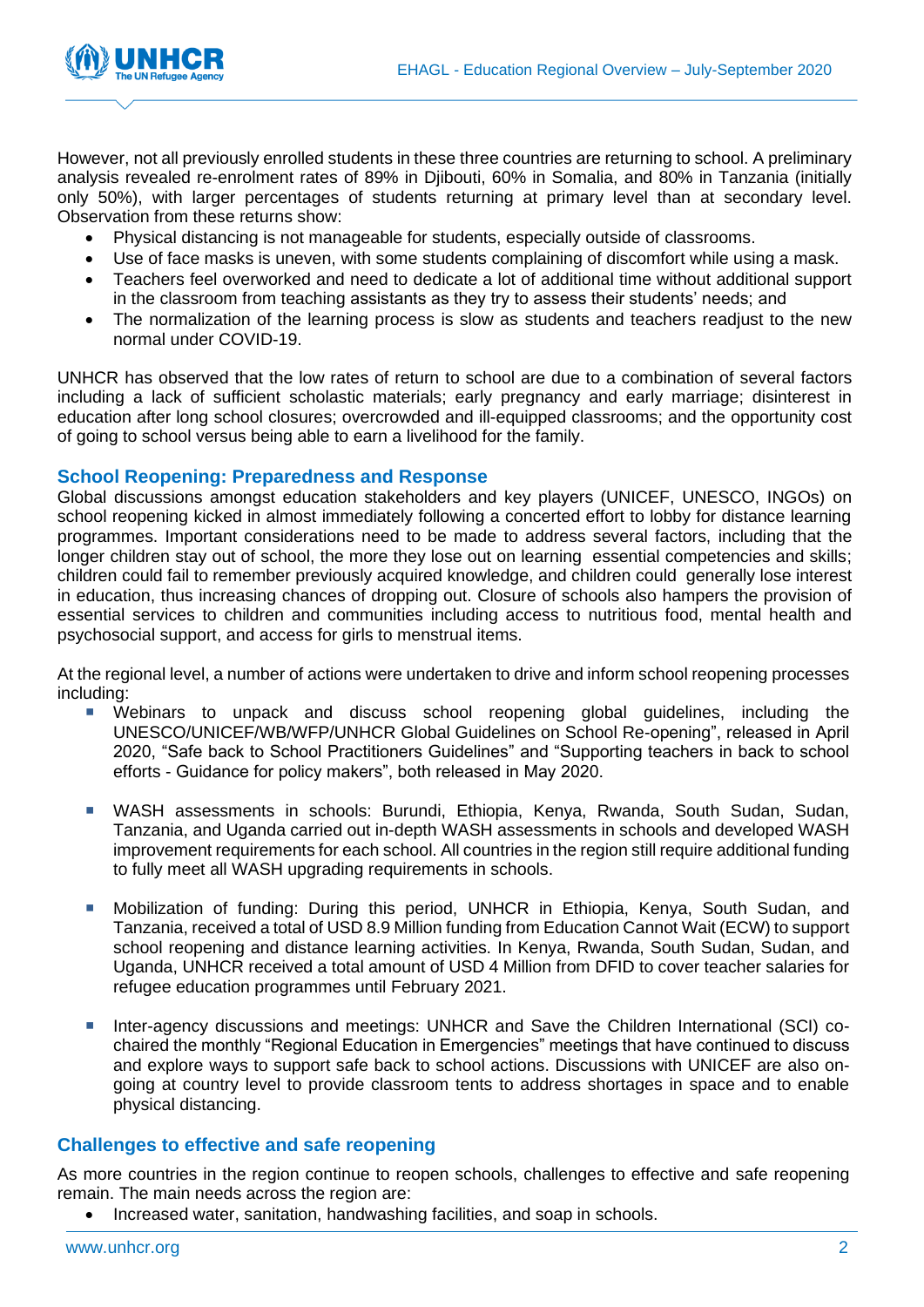

- Additional classrooms or learning spaces to comply with physical distancing guidelines.
- More teachers on a temporary basis to support teaching in the extra classrooms as well as in double shift systems that may be necessary as part of physical distancing regulations.
- Training teachers on catch-up classes and on the provision of MHPSS for students.
- Disinfecting of schools used as quarantine and isolation centers prior to school reopening in collaboration with Public Health and WASH staff.
- Training of the whole school community on COVID-19 guidelines.
- Thermo guns to take temperatures for each classroom.
- PPEs and disinfectants for school cleaning staff.

It is important to note that these requirements are costly and not originally planned for in the 2020 budgets and are causing major challenges for operations and the refugee hosting countries. There is concern that standards may be compromised, risking the lives of students and the entire school community, as well as limiting the ability for refugee schools to open, should the national school opening requirements not be met. Most countries are proposing a phased reopening of schools in the coming months, with priority given to the examination classes and those in vital transition years. With this proposal, distance learning programmes remain important, especially for the large proportion of students who continue to study from home.

## **School Reopening Plans: Regional Overview**

| <b>Country</b>     | <b>Proposed Date of School</b><br><b>Reopening - Phase 1</b> | <b>Proposed Date of School</b><br><b>Reopening - Phase 2</b> |
|--------------------|--------------------------------------------------------------|--------------------------------------------------------------|
| <b>South Sudan</b> | 5 October 2020                                               | <b>April 2021</b>                                            |
| Kenya              | 12 October 2020                                              | January 2021                                                 |
| <b>Uganda</b>      | 15 October 2020                                              | <b>TBC</b>                                                   |
| <b>Rwanda</b>      | 2 November 2020                                              | 23 November 2020                                             |
| <b>Sudan</b>       | 22 November 2020                                             | <b>TBC</b>                                                   |

**Considerations for safe school reopening for refugees:**

- Ensure alignment with the Government school reopening dates and schedules.
- Explore phased school reopening programmes with some students reporting physically in school while the rest continue to study using distance learning programmes.
- Explore the use of double shift programme with some students coming to school in the morning and a separate group in the afternoon. Train teachers on catch-up classes and Mental Health and Psychosocial Support (MHPSS) for students.
- Ensure inter-sectoral linkages in preparation for school reopening including Public Health, WASH, and Child Protection.

## **School Reopening: Getting girls back in the classroom**

In September 2020, UNHCR released the Education 2020 report ["Coming Together for Refugee](https://www.unhcr.org/5f4f9a2b4)  [Education."](https://www.unhcr.org/5f4f9a2b4) Part of this report included a joint analysis with the Malala Foundation conducted in 12 countries which found that a striking 50% of refugee girls would likely not return to secondary school once schools re-opened. Considering the 2019 enrollment data in the EHAGL region, approximately 68% of girls were not enrolled in secondary school pre-COVID-19. If a further 50% of those previously enrolled do not return, it will reduce any gains in girl enrollment made in previous years.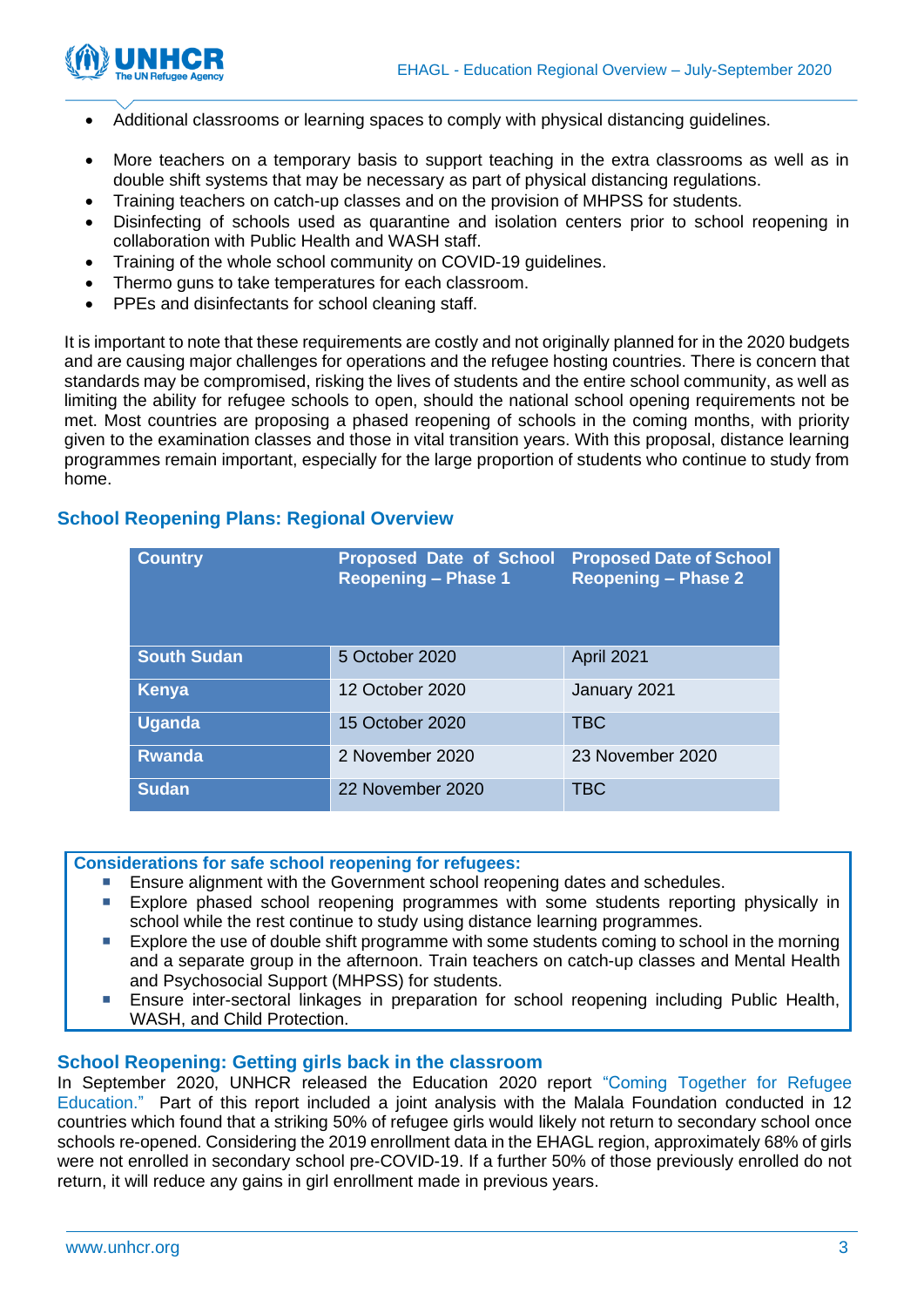

UNHCR has observed that there has been an increase in teenage pregnancies and early marriage due to girls being out of school during the pandemic, as well an increase in reported incidents of Sexual and

Gender Based Violence (SGBV). An important question being asked is how can practitioners ensure that as many girls as possible return to school once all schools re-open? Positive experiences in Djibouti and Tanzania were reported when concerted efforts were made using door-to-door campaigns to ensure that caretakers support girls to go back to school. It is a collective responsibility of the community to advocate and ensure that girls are sent back to school to continue learning.

The Eastern and Southern Africa [Initiative \(UNGEI\)](http://www.ungei.org/) Working Group was *Refugee Camp, Kenya* re-launched in September to discuss



(ESARO) regional [UN Girls Education](http://www.ungei.org/) *Mentorship programmes support girls to stay in school in Kakuma*

key challenges around ensuring a safe return to school for girls. Led by UNICEF and co-facilitated by UNHCR, the working group discussed how to re-activate joint advocacy and activities to eliminate challenges to girls' education. Through this strong partnership network, there is a drive to ensure that together a difference is made for girls' education. During the meeting, the [Building Back Equal: Girls' Back](https://plan-international.org/publications/building-back-equal-girls-back-school-guide)  [to School Guide](https://plan-international.org/publications/building-back-equal-girls-back-school-guide) was recommended as a valuable resource as it builds upon the earlier guides: the UN Framework for Reopening Schools and the Safe Back to School Practitioners Guide. "Building Back Equal" is intended to encourage practitioners to use gender responsive programming as they plan for the safe and equitable re-opening of schools.

### **School reopening - Tertiary Education**

The COVID-19 pandemic also affected tertiary education. Most universities in the region closed entirely or suspended classes and closed student housing. The effects of these closures were immediately felt by students, particularly those studying far from home and with limited resources.

UNHCR is working to ensure that tertiary students can resume and complete their studies safely and in line with national COVID-19 guidelines. UNHCR has continued to pay student allowances to those experiencing closure of institutions during this period, supported students with transportation costs, and planned for students' access to COVID-19 testing or treatment, as necessary. UNHCR and partners also continue to support students to make



*Berepayo, a Congolese DAFI Scholar in South Sudan.*

up missed classes or assignments due to illnesses or closure of institutions and is also distributing materials such as laptops, data bundles, and Wi-Fi to assist with long distance learning where possible.

### **Refugee youth claim a seat at the (virtual) table**

In August, several events and webinars to mark International Youth Day took place. These various events highlighted the challenges and needs of youth across the region as they deal with the COVID-19 pandemic and stressed the need for youth engagement in livelihood opportunities (entrepreneurship, Technical and Vocational Education and Training (TVET), innovative engagement in policy dialogue, and the positive trend towards specific programmes for youth. Such activities are critical for those out of school in order to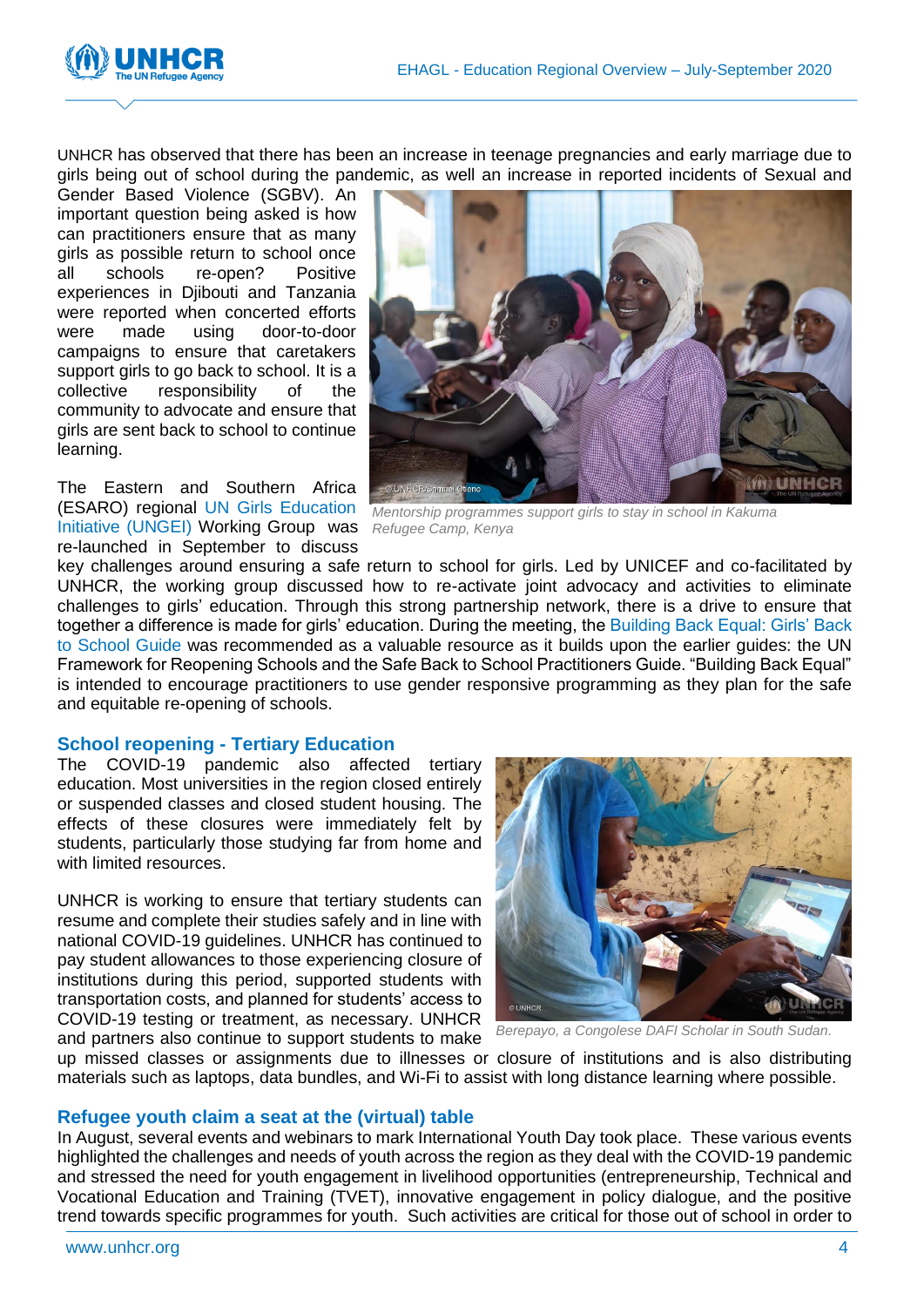

ensure a path to a sustainable future. Some of the webinars were co-hosted by members of the UNHCRinitiated Global Youth Advisory Council, showcasing that this council is a strong platform to advocate and raise the profile of refugee youth challenges.

Across the region, youth have expressed their desire to have a seat at the table. Particularly now, with school closures and physical distancing, the youth have demonstrated that they are key to finding solutions and have the capacity to join the virtual conversations that support and influence actions for their own futures. For this change to happen, these young people need to be included in the process. Discussions also explored how social media could be used to leverage livelihood opportunities and underscored the need for equitable education and inclusion of refugees into national education systems.

Ensuring refugees are included in national training programmes, particularly around TVET, was an important message that was echoed from the "Generation Unlimited" launch in Kenya. Similarly, the "We are Global" event (organized by the Kenyan National Youth Council and UNHCR) highlighted that crossborder programmes that target livelihood opportunities in countries of asylum and countries of origin could offer a level of hope to the youth that there are opportunities to gain a sustainable livelihood after completing the training provided to them. In Uganda, field offices marked International Youth Day by virtually bringing together refugee youth across the camps. As keen users of technology, the various events showed that youth find ways to stay connected and engaged with each other even during times of physical distancing.

These events provided UNHCR with the opportunity to reflect on how to strengthen youth engagement activities across the region.

### **Regional Social Cohesion Programme for Youth: Peace-building work is more urgent than ever!**

Through the funding under PROSPECTS<sup>1</sup>, the UNHCR Regional Education team has been building a regional social cohesion programme for refugee youth across four PROSPECTS countries in the region (Ethiopia, Kenya, Sudan, Uganda). Tensions between refugee youth of different backgrounds or refugee and host community youth existed before the COVID-19 pandemic. However, prolonged school closures, suspension of livelihoods programming, exacerbated economic hardships, pressures on natural resources, and a lack of opportunity to interact with others at markets, schools, and places of worship have intensified tensions between communities.

In addition, physical distancing protocols mean that community meetings, consultations, and religious gatherings – traditionally used to discuss and resolve conflict – had to be suspended in many settlements. This has led to violent clashes in several locations, most tragically in Northern Uganda, where a fight between youth escalated and resulted in loss of life and secondary displacement of many families.

A comprehensive conflict assessment is now underway in Palorinya Refugee Settlement in Uganda. The assessment aims to identify perceptible as well as complex factors and dynamics that have the potential to generate disorder or conflict across political and socio-economic spheres, undermining peace, and sustainable development. In Kenya, the UNHCR's Regional Bureau and Sub-Office Kakuma are organising a 5-day curriculum co-creation workshop in early November which will involve South Sudanese and other youth in the creation of a contextually adapted peacebuilding curriculum to be rolled out across all four countries in 2021.

<sup>1</sup> The Partnership for improving prospects for forcibly displaced persons and host communities (PROSPECTS), is a Partnership initiative launched by the Government of the Netherlands and bringing together the International Finance Corporation (IFC), the International Labour Organization (ILO), the UN Refugee Agency (UNHCR), the UN Children's Fund (UNICEF) and the World Bank.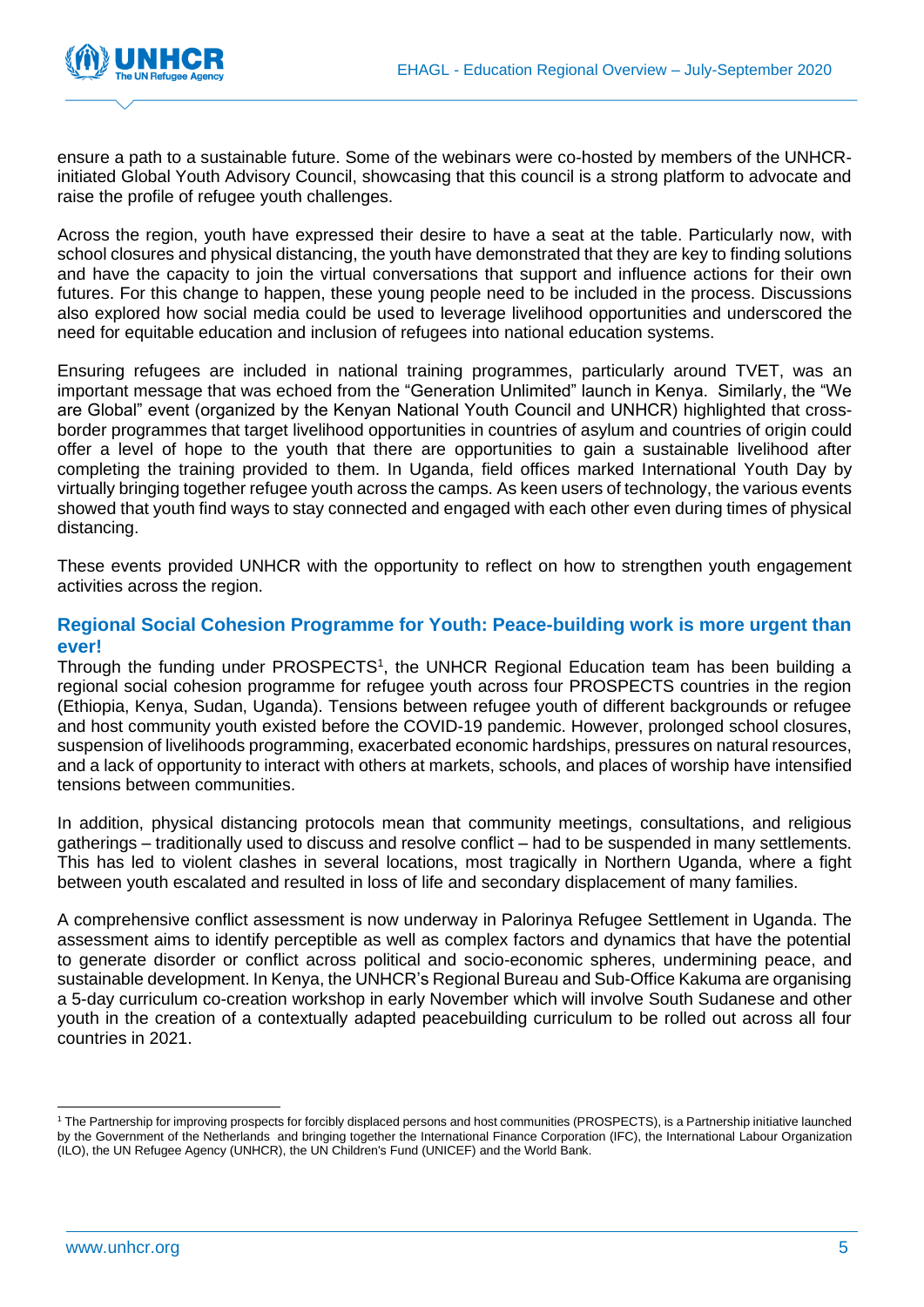

## **Q3 EDUCATION TRAININGS AND WEBINARS**

#### **How else can we ensure children and youth have a smooth return to school?**

As many countries are looking at the phased re-opening of primary and secondary schools we need to consider if there is an opportunity to also bring back adolescents who were not previously enrolled. As teachers deliberate on students returning with different levels of knowledge gained through the distance learning programmes, UNHCR focused its  $8<sup>th</sup>$  monthly webinar on the Accelerated Education Working Group [\(AEWG\) Guidelines for Pathways to](https://inee.org/system/files/resources/AEWG_COVID19_Pathways%20for%20the%20Return%20to%20Learning-screen_0.pdf)  [Return to Learning,](https://inee.org/system/files/resources/AEWG_COVID19_Pathways%20for%20the%20Return%20to%20Learning-screen_0.pdf) released in August 2020.

These guidelines provide a problem tree to ascertain whether remedial, catch-up classes, or accelerated education programmes could be the answer, for a child or adolescent once they return to or enroll in school.

#### **Increasing UNHCR capacities for youth engagement during COVID-19**

Two workshops on youth engagement were offered to staff and partners in Kakuma refugee camp in Kenya, with the aim to increase capacity to engage with and reach out to marginalized and out-of-school youth not usually involved in humanitarian programmes.

Of particular value was the participation of the Kakuma [Global Shapers,](https://www.globalshapers.org/hubs/kakuma-hub) a group of young refugee leaders reaching out to their communities with projects ranging from peacebuilding to ICT, who provided a sounding board and direct feedback to UNHCR on current youth outreach and activities. A post-workshop survey will help UNHCR modify and tailor the modules based on participants' feedback before rolling out to additional UNHCR operations in the region.

#### **Higher education scholarship opportunities platform now online**



Globally, only 3% of refugees have access to higher education. UNHCR and partners are currently working towards a target of 15% of refugees attending higher education by 2030. Many refugees do not have

Presented AEWG's tools & guidance to @unhcr\_education colleagues from the EHAGL region today on selecting the most appropriate #education response for each learner as #schools is start to reopen: 2 bit.ly/3ddXBgw

#pathwaystolearning #EducationinEmergencies